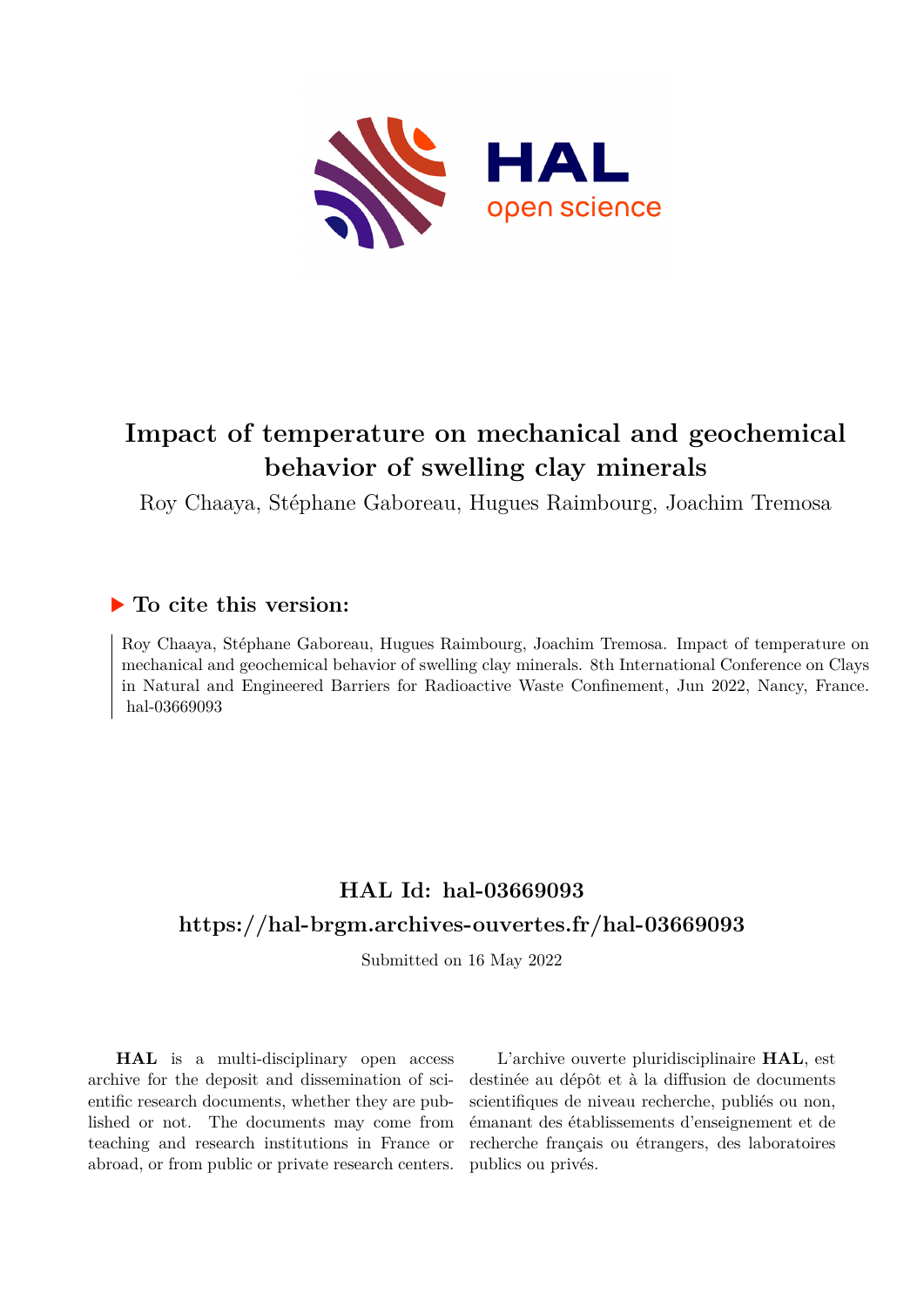8<sup>th</sup> International Conference on Clays in Natural and Engineered Barriers for Radioactive Waste Confinement

## **Impact of temperature on mechanical and geochemical behavior of swelling clay minerals**

Abstract submitted for a **Poster** in **Topic 6**: Temperature-induced effects (Thermal-Hydraulic-Mechanical and Chemical coupled processes).

Roy CHAAYA\*  $1,2$ , Stéphane GABOREAU  $1$ , Hugues RAIMBOURG  $2$ , Joachim TREMOSA  $1$ 

1 : BRGM, 45060 Orléans, France.

2 : ISTO, UMR 7327 – Université d'Orléans, CNRS, BRGM, 45071 Orléans, France.

\*Corresponding and presenting author [\(r.chaaya@brgm.fr\)](mailto:r.chaaya@brgm.fr)

The ubiquity of swelling clay minerals in surface and sub-surface geoscience systems, in sedimentary deposits, in fault zones or in their potential application in the context of nuclear waste disposal make the effect of temperature (> 60°C) on their hydrological, mineralogical and mechanical behaviour a major scientific issue. Therefore, we aim to assess the swelling behavior of clays when hydrated at temperature (≥ 60°C) under confined conditions. The swelling result from water-mineral interactions at different scales, from interlayer space within crystallite to pore space between particles, depending on the charge compensating cations. We are tackling these physical and chemical issues using a combined approach of experiments and geochemical modelling in order to apprehend the osmotic and crystalline contributions. Miniaturized oedometers were designed to acquire in-situ Xray data (SAXS/WAXS, tomography) according to hydration and the swelling pressure monitoring over time (Figure 1). Such new devices allow to analyze both the evolution of the hydration state of clay and the swelling pressure over time, from dry to saturated state, under drained and confined conditions. Experiments were performed with homo-ionic clays with different solutes (cations and ionic strength) and at different dry densities from 1.4 to 1.6 g.cm<sup>-3</sup>. Preliminary results were acquired at temperatures ranging from 25 to 80°C for Na and Ca-form (Figure 2). Complementary data of water adsorption gravimetry isotherms, in confined conditions, were obtained in the same conditions. This set of data will contribute to evaluate the effect of temperature on the swelling pressure and the water retention capacity of swelling clays. All of these results contribute to a better understanding of the thermo-hydro-mechanical-chemical behavior of bentonites and help in the parametrization of geochemical modelling by quantifying the different contributions of watermineral interactions.





Figure 1: SAXS analysis performed on a Kunipia-Na of density 1.5 g.cm<sup>-3</sup> hydrated by a NaCl solution of concentration 10<sup>-4</sup>M.